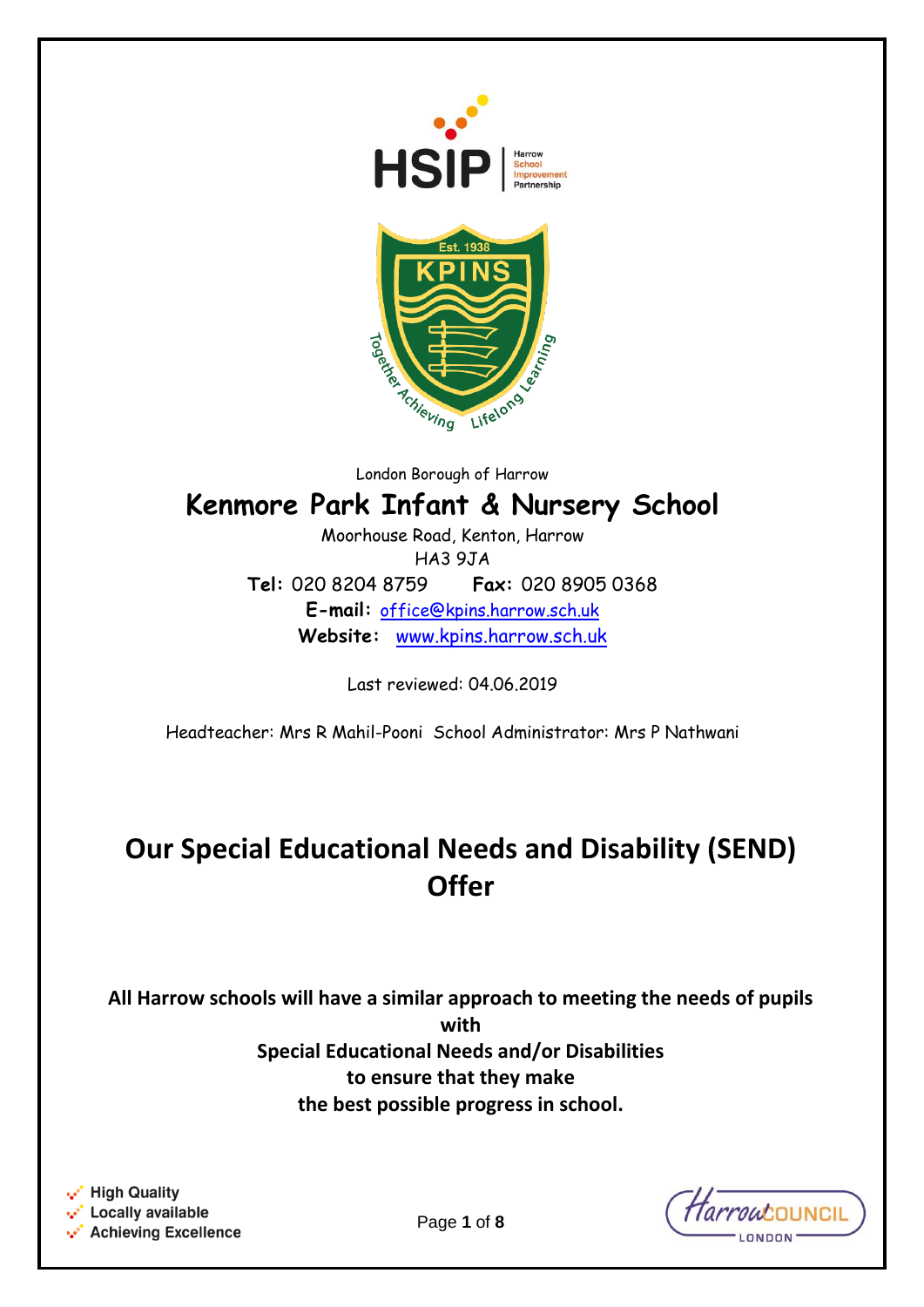# **At Kenmore Park Infant & Nursery School we:**

- **Identify children with SEN and ensure provision is made in accordance with the SEN and Disability Codes of Practice (2014)**
- **Have an Inclusion Manager (SENCo) who is fully trained and accredited**
- **Invest in whole-school and targeted training for staff**
- **Have a group of dedicated, full-time Support Staff providing a range of interventions to children**
- **Ensure inclusive, high-quality teaching and support practice is embedded throughout the school and that all teachers understand that they are 'Teachers of SEN'**
- **Provide information on school arrangements for SEN to parents and governors**
- **Consider pre-emptive(appropriate in advance)arrangements for pupils present and future with a disability**
- **Publish on our school website, [www.kpins.harrow.sch.uk,](http://www.kpins.harrow.sch.uk/) the school SEN policy and a description of the arrangements and specialist provisions made for children with SENincluding the accessibility plan.**

# **Our philosophy, commitment and aspirations**

Kenmore Park Infant & Nursery School is a fully inclusive school which ensures that all pupils achieve their potential personally, socially, emotionally and academically in all areas of the curriculum (regardless of their gender, ethnicity, social background, religion, sexual identity, physical ability or educational needs)

This document is intended to give you information regarding the ways in which we ensure we support all of our pupils including those with SEN and disabilities, in order that they can reach their full potential. It may not list every skill resource and technique we employ, in order to achieve this as these are continually developed and used to modify our provision to meet the changing requirements for individual children.

Children are identified as having SEN when their progress has slowed or stopped and the interventions and resources put in place do not enable improvement, because of the nature of their additional needs. Once this occurs, we have specific needs based plans and pupil profiles which help support their development and accelerate progress.

We aim to ensure that children with SEN at Kenmore Park Infant & Nursery School make good progress and achieve in line with other schools nationally. We ensure effective communication with parents and carers, in order to work collaboratively and secure the best possible outcomes for all our children. Children's views are also critical in ensuring the right provision to meet children's needs. We work hard to ensure that reasonable adjustments are made to overcome barriers to learning. We have good relationships with outside agencies (including Educational Psychology Service), who assess children and advise parents and schools.

Other useful documents such as our SEND/ inclusion policy and Disability Accessibility Plan are available on the school website. If you would like further information about what we offer here at Kenmore Park Infant & Nursery School, then please do not hesitate to contact us directly.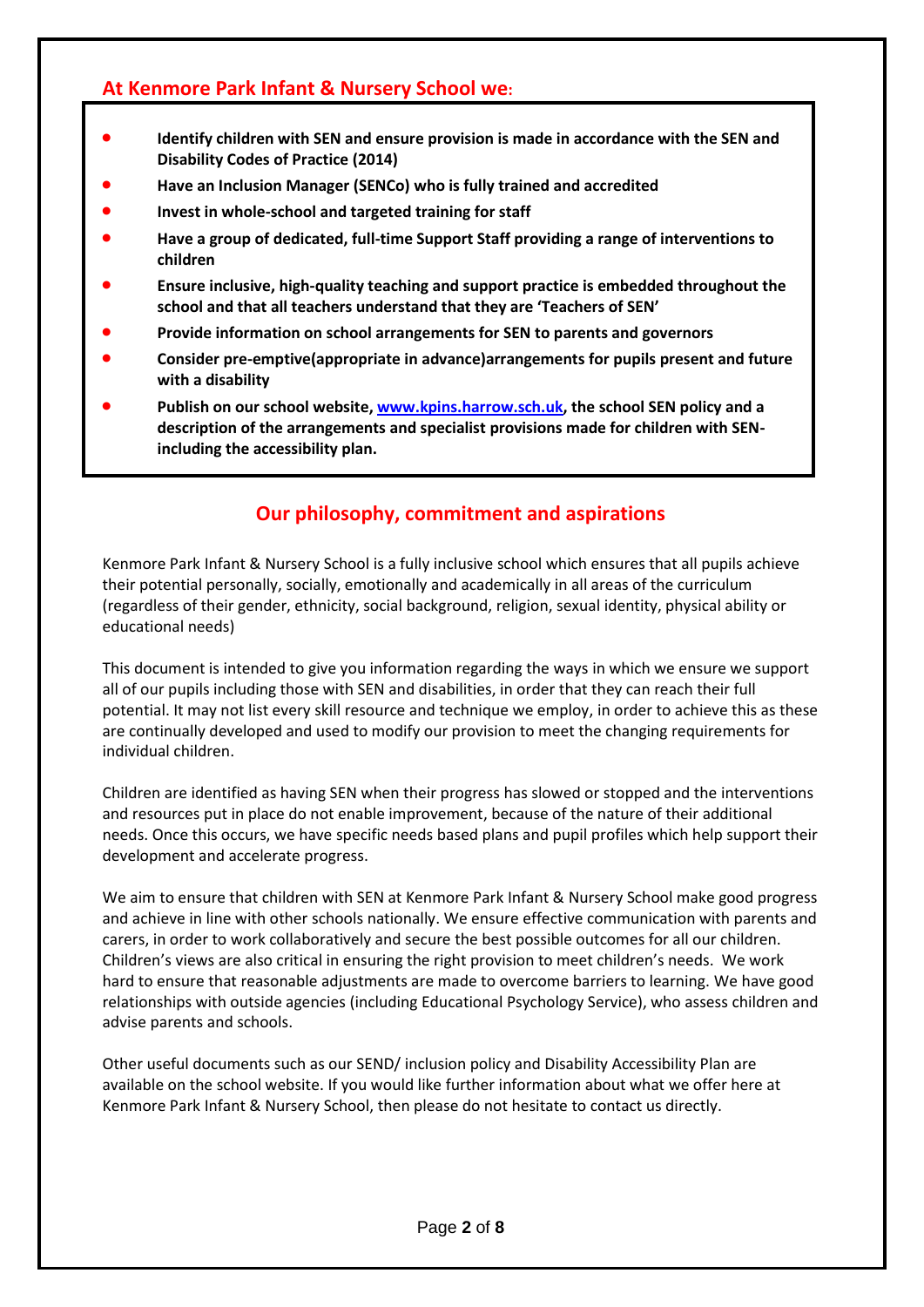# **Who are the best people at school to talk to about my child's SEN?**

- Class teacher responsible for: Planning the curriculum and differentiation and assessing your child's progress
- Mr Snowden, Deputy Head Teacher in charge of SEN & EAL, the Special Educational Needs Coordinator (SENCO)/Inclusion Manager - responsible for: Co-ordinating all the support and intervention in the school, keeping parents informed, holding the SEN reviews and liaising with all agencies involved in your child.
- Mrs Mahil-Pooni, Head Teacher responsible for: The day-to-day aspects of the school and all the arrangements for children with SEN. The Head Teacher has to report to the Governing Body on all aspects of SEN in the school.
- Mr Ravi Lakhani & Mrs Sharon Poultney, SEND Governors responsible for: Making sure the necessary support is provided for every child with SEN, who attends the school.

# **Leadership of SEND Provision**

The SENCO/Inclusion Manager co-ordinates support and interventions from staff to outside agencies across the school. The SENCO will ensure that provision is made in accordance with the SEN and Disability Code of Practice.

The Code sets out the following expectations:

- High quality teaching, differentiated for individual pupils should be available to the whole class.
- Class teachers being responsible for planning the curriculum and assessing your child's progress, even if they have additional needs.
- High quality teaching, which includes effective assessment and target setting, will identify pupils making less than expected progress.
- Where progress continues to be less than expected the class or subject teacher, working with SENCO, will assess whether the child has SEN
- Where a Special Educational Need is established, the school, in partnership with parents/carers and pupil will work through a four step graduated response: *assess, plan, do, review,* (see page 5 below) which is cyclical – termly reviews leading to revisions in plans and interventions.
- Where a pupil with SEN is reaching a point of transition from primary to secondary school, the school will work with the parents and pupil to ensure a smooth and successful transition.
- Where there is sufficient evidence that a pupil's needs are still not being met through the graduated response and school's own resources (including funding), a decision may be reached to request a Local Authority assessment for an Education and Health Care Plan (EHC).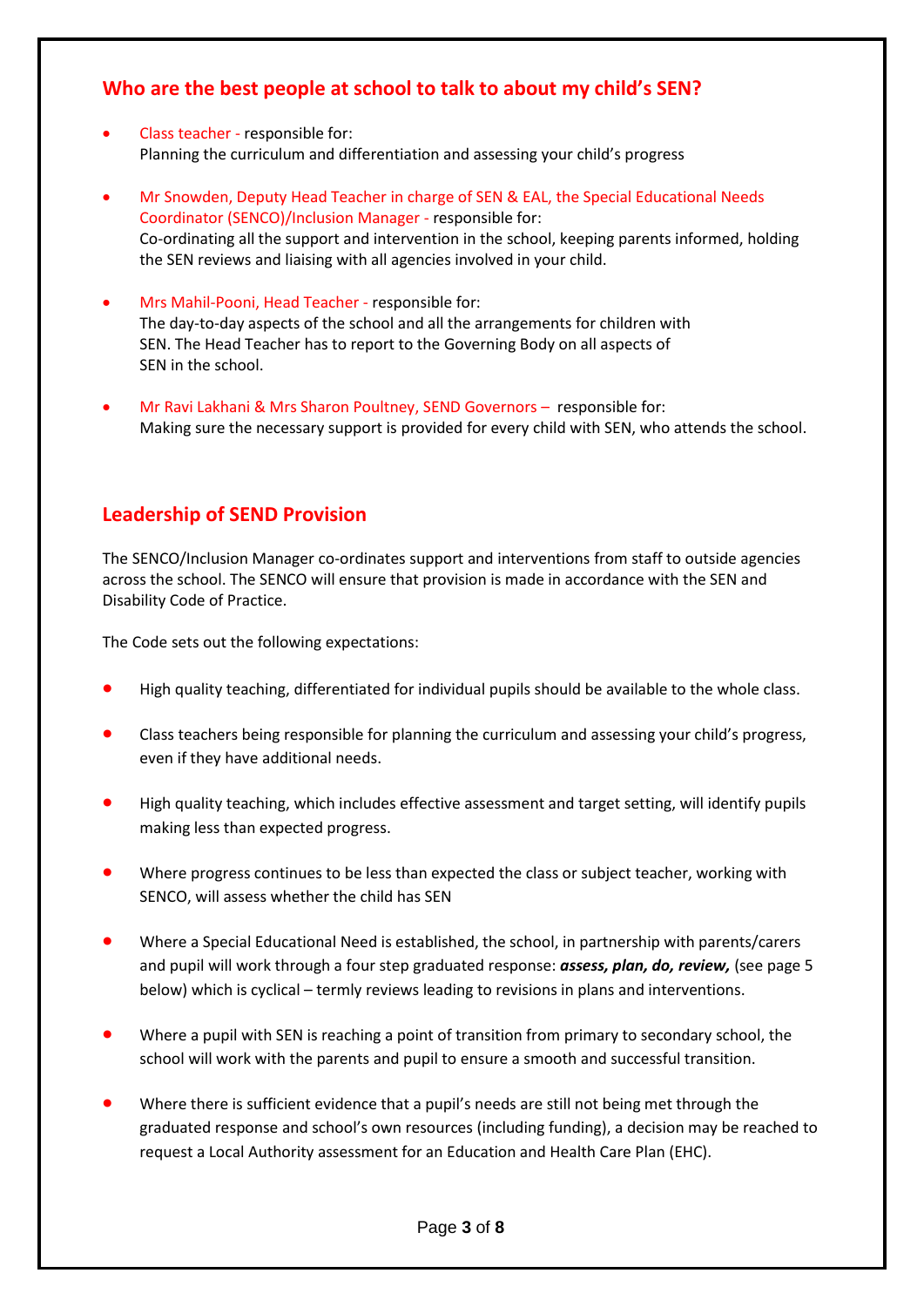- EHC plans are integrated support plans for children and young people with Special Educational Needs and Disability (SEND), from 0 – 25. An EHC plan will specify and coordinate additional funding and provision. The plan is focused on achieving outcomes and helping children make a positive transition to adulthood, including paid employment and independent living
- The school will regularly monitor and evaluate the effectiveness of its provision for pupils with SEN throughout the academic year.
- The school will follow advice from professionals regarding required equipment. The school has a budget set aside for the provision of this. Should the items suggested supersede the budget, the school will pursue charitable organizations to seek to provide the resources.

#### **How will I know how well my child is doing at school?**

In our school we have:

- An open door policy parents welcome to make an appointment at any time: The Inclusion Manager (SENCo) is available to talk to parents whether their child is already on the SEN register or not.
- Partnership between parents and teachers we will communicate regularly
- Home school link book if required to ensure that comments can be responded to
- If your child has an EHC plan there will be formal meetings where progress is reported on, and a report written and available.

**The "Assess, plan, do review" model is set our below as are the different types of support that may be available for children at this school:**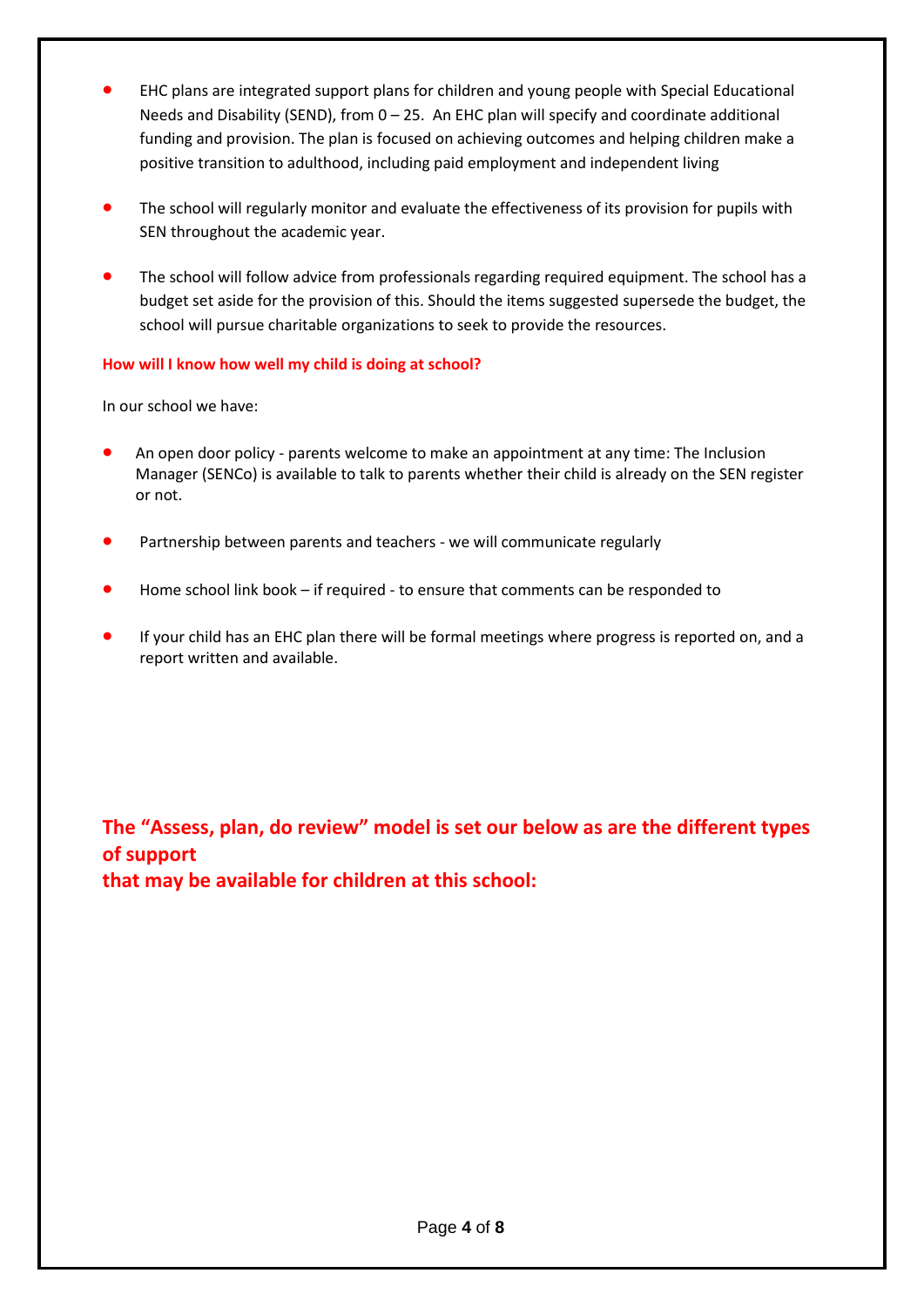## **The 2014 legislation Graduated Approach: Assess, plan, do, review**

#### **4. Monitor, Review & Evaluate support**

The impact of the support is constantly monitored and, where necessary the provision is revised to meet needs of the child.



#### **1. Assess the Need**

All pupils receive quality wave one teaching. If the child is not making expected progress or there are concerns from staff or parents, the SENCO and others assess the child against the SEN criteria.



# **ASSESS PLAN DO REVIEW model**

**3. "Do"** Implement the plan with clear goals and timeframes. The class teacher remains

responsible for the child on a daily basis



## **2 Plan support or intervention**

Support or interventions are agreed upon. The child is assessed at the start of the support and at regular, agreed intervals or at the end of the support dependent on the need of the child.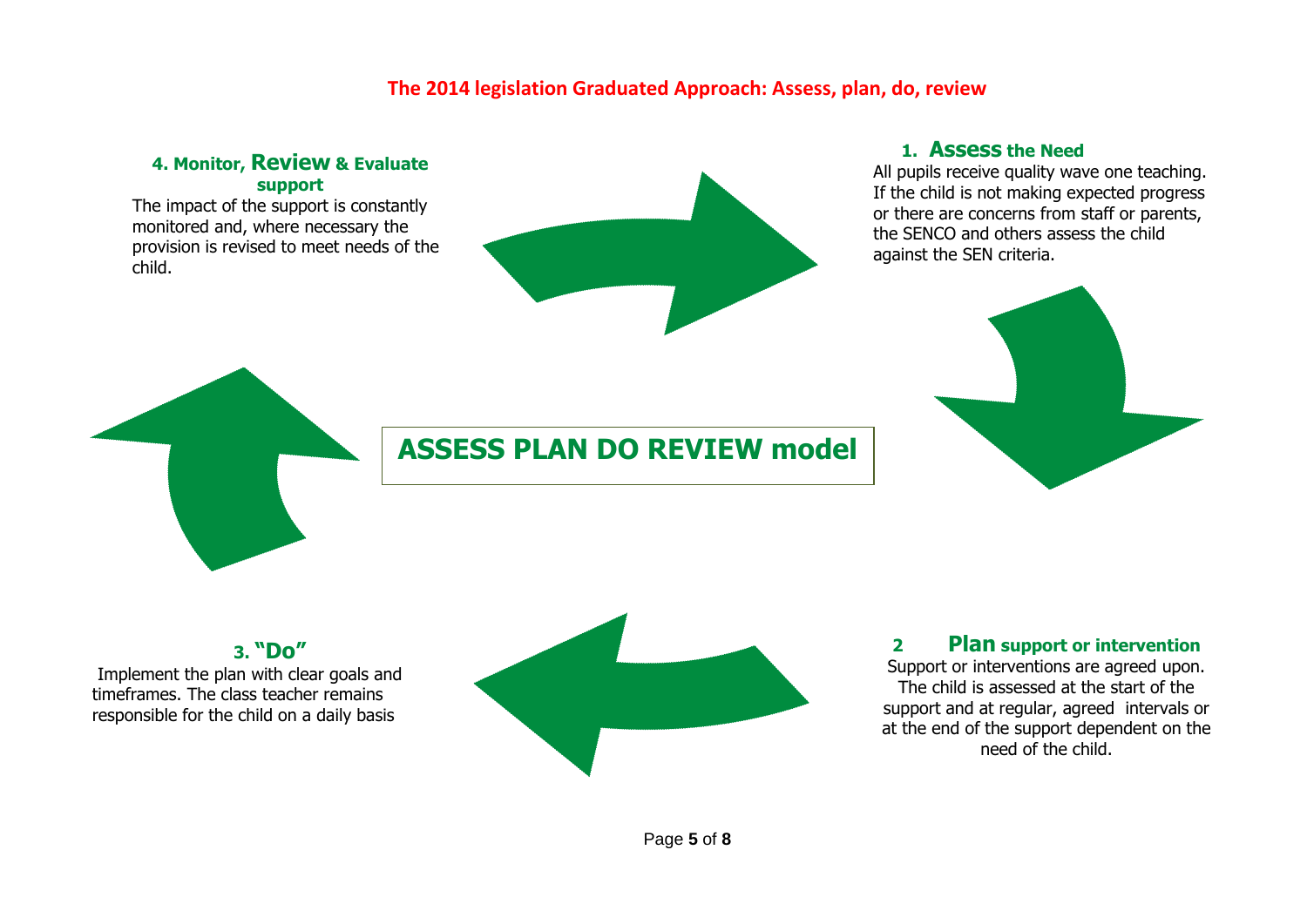| Area of needs                                         | Whole school ethos and practice                                                                                                                                                                                                                                                                                                                                                                                                                                                                             | Possible focussed support for some children's<br>additional needs                                                                                                                                                                                                                                                                                                                                                                                                                                                                                  | Possible support and intervention for a small number of<br>children who may or may not have an EHC                                                                                                                                                                                                                                                                                                                                                                                                                                                                                                                                                                                                                                                                                                                                       |
|-------------------------------------------------------|-------------------------------------------------------------------------------------------------------------------------------------------------------------------------------------------------------------------------------------------------------------------------------------------------------------------------------------------------------------------------------------------------------------------------------------------------------------------------------------------------------------|----------------------------------------------------------------------------------------------------------------------------------------------------------------------------------------------------------------------------------------------------------------------------------------------------------------------------------------------------------------------------------------------------------------------------------------------------------------------------------------------------------------------------------------------------|------------------------------------------------------------------------------------------------------------------------------------------------------------------------------------------------------------------------------------------------------------------------------------------------------------------------------------------------------------------------------------------------------------------------------------------------------------------------------------------------------------------------------------------------------------------------------------------------------------------------------------------------------------------------------------------------------------------------------------------------------------------------------------------------------------------------------------------|
| Social, mental and<br>emotional health<br>needs       | • Consistent application of the<br>school's behaviour policy<br>• A positive supportive and<br>nurturing environment<br>PSHE (Personal, Social & Health<br>$\bullet$<br>Education) included within the<br>curriculum<br>• The school has achieved Level 2 in<br>the Rights-Respecting School<br>Award, a UNICEF-led programme,<br>demonstrating the school's<br>commitment to respecting the<br>rights of the child. We are<br>currently the only Infant School in<br>London to have achieved this<br>award | • Identification and assessment in school<br>• Additional advice and support from outside<br>agencies<br>Adaptations to the curriculum to secure<br>engagement<br>Support to build relationships and engage<br>with peers and staff<br>• A counsellor to overcome barriers to social<br>inclusion<br>Support to monitor emotional state of<br>children - '5 minute chats' with adults in<br>school. These are used to continually<br>monitor children's emotional states and to<br>do pre-emptive work to ensure that<br>bullying is not an issue. | • Interventions are implemented, reviewed and revised<br>• Work with parents to help them to refer their child to<br><b>CAMHS</b><br>• Targeted intervention to promote social skills and<br>emotional resilience<br>• Adaptations to physical environment e.g. time out<br>• Monitoring and support in unstructured time e.g.<br>breaks/lunch<br>• Behaviour Management Plan<br>Educational Psychology assessment / support<br>• Individual Risk Assessments constructed to identify<br>triggers of behaviour<br>• Pupil Emergency Evacuation Plans constructed -<br>ensuring children's safety during school evacuation<br>due to e.g. fire. Includes responsible named adult<br>• 1:1 counselling support provided by Harrow School<br>Counselling Partnership (HSCP) for a period of several<br>weeks to support a variety of needs. |
| Speech, language,<br>communication<br>and interaction | Training for staff to meet the<br>diversity of communication<br>language skills<br>Strong emphasis on speaking and<br>$\bullet$<br>listening and phonics teaching<br>• Communication friendly learning<br>environment                                                                                                                                                                                                                                                                                       | • ELKLAN-trained learning support via our<br>Inclusion team<br>Small group phonic support<br>• Personalised support within the class<br>SALT (Speech and Language Therapy)<br>interventions delivered by the school<br>inclusion team                                                                                                                                                                                                                                                                                                              | • Access to small teaching and learning groups<br>• Additional in-class TA support<br>Alternative communication systems<br>• Access to personal ICT/ adapted ICT<br>equipment<br>• Speech & Language Therapy planned and delivered by<br>a qualified therapist or therapy assistant<br>• Advice and support via Autism outreach team<br>• Educational Psychology assessment / support                                                                                                                                                                                                                                                                                                                                                                                                                                                    |

# **What are the different types of support that may be available for children at this school?**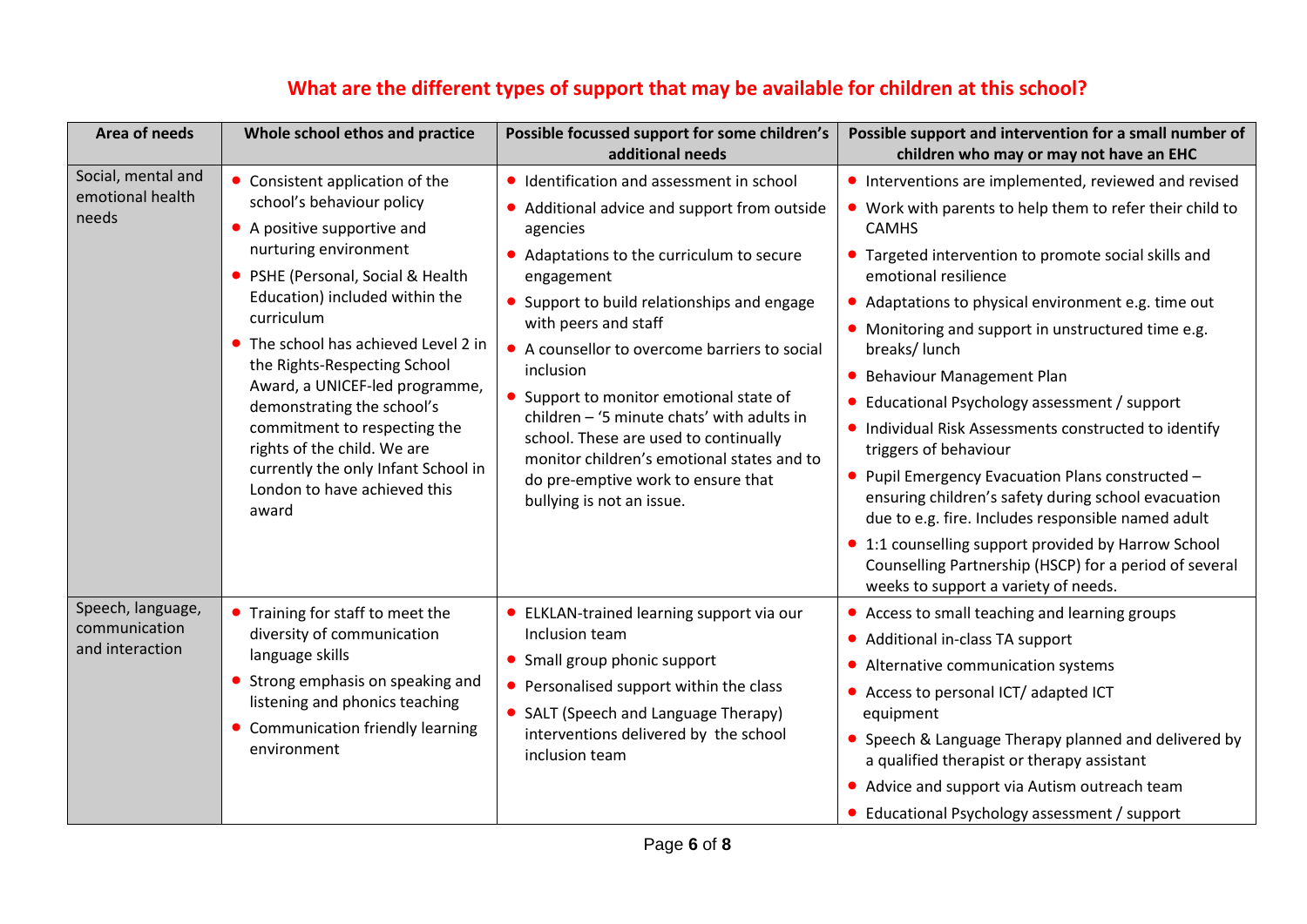| Autistic spectrum                                                                                                      | Structured day<br>• Positive behaviour management<br>• Management strategies<br>• Learning style understood<br>Differentiation within lessons<br>• Whole-class/individual visual<br>timetables                      | • Curriculum modified to take account of<br>learning styles<br>• Individual coaching and support from the<br>class teacher and our Inclusion Team<br>• Use of appropriate resources e.g. visual<br>timetables, social stories, work stations.                                                                                                                                                                             | • Small group targeted intervention.<br>• ICT used to reduce barriers<br>• Advice and intervention from Harrow Outreach Autism<br>Service<br>• Educational Psychology assessment / support                                                                                                                                                                                                                                                                               |
|------------------------------------------------------------------------------------------------------------------------|---------------------------------------------------------------------------------------------------------------------------------------------------------------------------------------------------------------------|---------------------------------------------------------------------------------------------------------------------------------------------------------------------------------------------------------------------------------------------------------------------------------------------------------------------------------------------------------------------------------------------------------------------------|--------------------------------------------------------------------------------------------------------------------------------------------------------------------------------------------------------------------------------------------------------------------------------------------------------------------------------------------------------------------------------------------------------------------------------------------------------------------------|
| Cognitive and<br>Learning/Moderate<br>Learning Difficulties                                                            | Differentiation of the curriculum<br>and teaching<br>• Teaching resources are accessible<br>and appropriate<br>• Multi-sensory approach to<br>learning<br>• Interactive environment                                 | • Curriculum is adapted to meet the needs of<br>pupils<br>• Targeted intervention programmes<br>Independent Learning Plan<br>Specific goals- short steps<br>Differentiated resources are provided as<br>appropriate<br>Learning support via in school Inclusion<br>$\bullet$<br>• 1:1 reading alongside intervention<br>programmes<br>Access to personal ICT/adapted ICT<br>equipment alternative methods of<br>recording | • Access to small teaching and learning groups<br>• Additional Teaching Assistant support to provide<br>suitable, quality interventions<br>Additional specialist teaching support<br>Educational Psychology assessment / support<br>Access to recommended equipment including personal<br>ICT/ adapted ICT equipment                                                                                                                                                     |
| Sensory and<br>physical needs (e.g.<br>hearing, visual<br>impairment, multi-<br>sensory, physical<br>and medical needs | • Referrals to Harrow Hearing<br><b>Impaired Service or Visual</b><br><b>Impaired Service</b><br>• Provision of specialised<br>equipment<br>• Curriculum is adapted<br>Seating position within class<br>prioritised | • Modified learning environment<br>Learning support via our Inclusion team<br>Occupational Therapy and Physiotherapy<br>from experienced TAs & inclusion team<br>working from Therapy plans<br>Mobility and care plan management<br>• Liaison with a range of medical<br>professionals as needed via School Nursing<br>Team<br>Support work with an ELKLAN-trained<br>member of Support Staff                             | • Individual protocols and plans for children with<br>significant physical and or medical needs.<br>• Additional modifications to the school environment<br>• Additional resources to reduce individual barriers to<br>learning<br>Occupational Therapy and Physiotherapy from<br>qualified therapists and therapy assistants<br>• Access to external advice and assessment.<br>• Educational Psychology assessment / support<br>• Advice and outreach from Sensory Team |